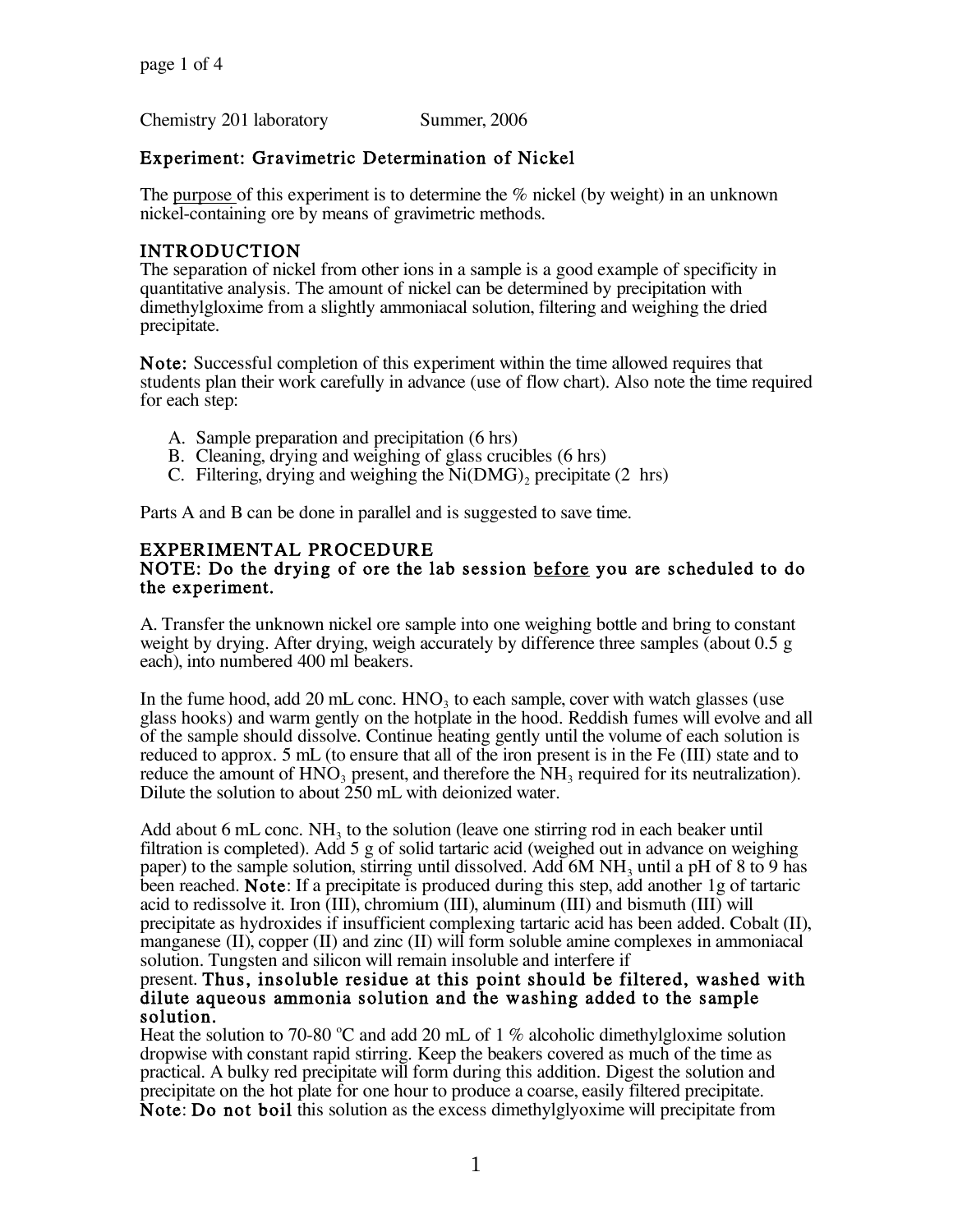solution, giving high results. If by the time you add dimethylglyoxime there is less than 70 minutes left, store your samples in your locker and let it digest overnight instead of doing the 1-hour heating on the hotplate. You may proceed to filter the red precipitate after finishing the digestion.

After filtering the Ni(DMG) by means of suction filtration with weighed and dried crucibles(see B below), test for complete precipitation (if the surface is clear of ppts) by adding a drop of dimethylgloxime solution. Since dimethylgloxime is only slightly soluble in water, large excesses of the precipitant should be avoided in order to prevent precipitating the reagent itself. Cool all solutions to room temperature.

B. If you haven't done this on the first day, clean the crucibles by removing any visible dirt with detergent solution, brush and rinse. Fill the filter flask with approx. 100 mL of water. Assemble the filter flask, rubber crucible holder and crucible. Connect the filter flask with a rubber suction. Using a wash bottle, test the effectiveness of seating of the crucibles in the holder. Fill the crucible halfway with 1:1. HCl (prepare about 50 mLs for 3 crucibles) and let it soak for a few minutes, then use gentle suction to draw acid slowly through the crucible. Fill halfway again and interrupt suction for a few minutes. Wash crucibles several times with distilled water. If the disc remained stained, draw  $6 \text{ M} \text{ NH}_4\text{OH}$  solution through the crucible after the acid has been rinsed out and the filter flask washed. Rewash several times with distilled water.

Oven dry crucibles in a beaker provided with glass hooks and watch-glass for 1 hour. With crucible tongs, remove the crucibles to desiccator, cool for 20 min, and weigh accurately. Dry crucibles again, cool for 20 min, and reweigh. Repeat this process until the weights are constant to within  $+/- 0.4$  mg.

C. Filter each precipitate through a sintered glass crucible (that was cleaned and dried previously). During filtration keep the top quarter inch of the crucible surface dry since the precipitate has a tendency to creep over and out. Test the cool filtrate with dimethylgloxime solution for complete precipitation. Wash the precipitate with about 5 mL of cold water three times using a wash bottle. Dry the precipitates, cool in the desiccator and weigh. Repeat this process until constant weight is obtained. Calculate the percent nickel present in the ore.

Notes: If transparent, colorless needle-like crystals appear in the final nickel dimethylgloxime, or if the results of the nickel content in the ore high a high degree of variance, use the following procedure: 1. Fill each crucible containing the  $Ni(DMG)$ , precipitate half full with ethanol and let sit for 15 min before applying suction. 2. Apply such to remove ethanol. (Discard the filtrate in the drain with a lot of water). 3. Dry the crucible and contents, cool and reweigh. If the crucible has lost weight but the results appear inconsistent, repeat the procedure.

## Discarding of Waste:

Place conc. HNO<sub>3</sub> acids in plastic nitric acid waste container Place conc. HCl acids in plastic non-nitric acid waste container Place conc.  $NH<sub>3</sub>$  in base waste container in base hood Excess ethanolic DMG in drain with large amounts of  $H<sub>2</sub>O$ .

\*\*\*\*\*It is important that you follow the rules of waste disposal above. If you have any questions, please see your instructor or teaching assistant before discarding waste.

Further Reading: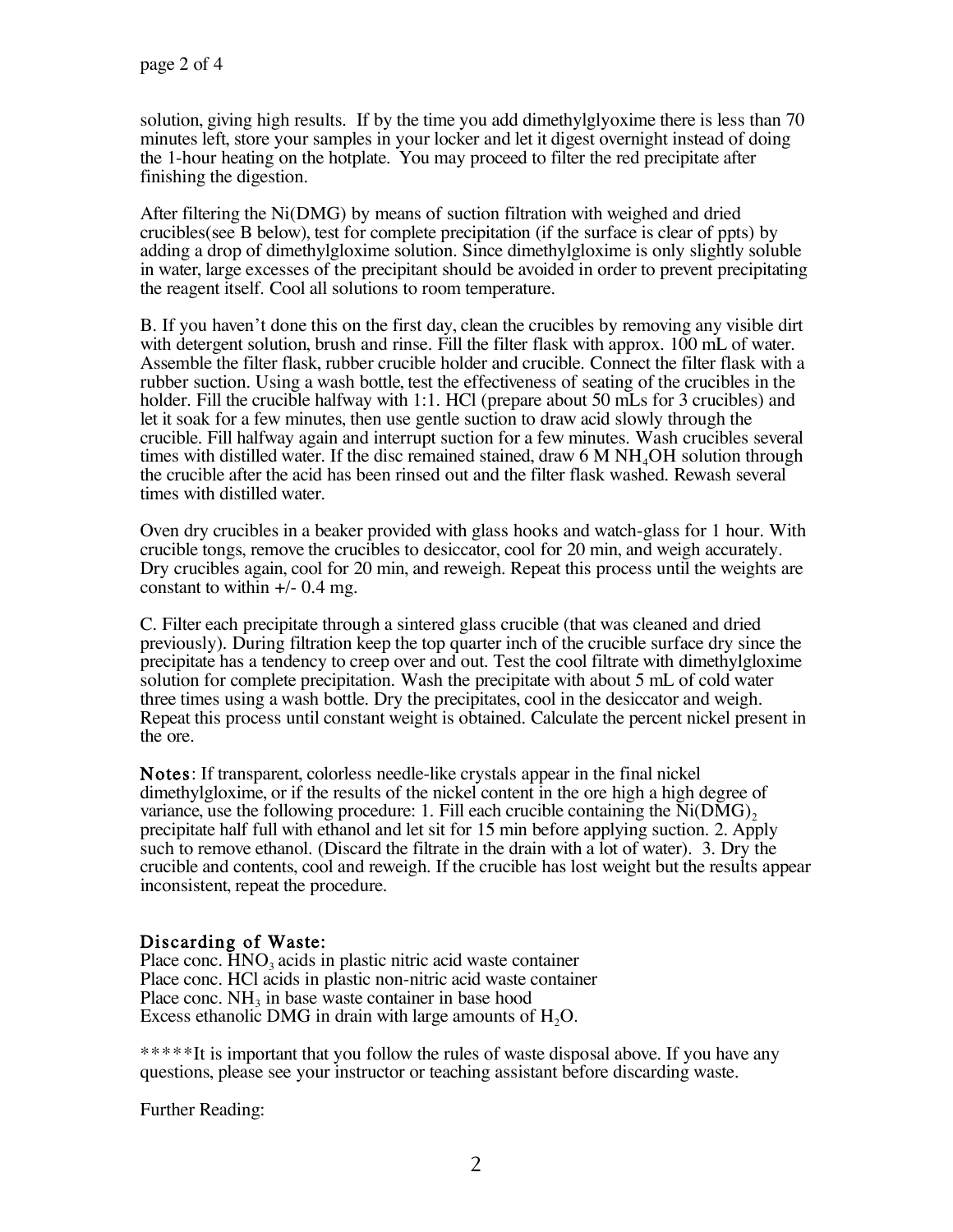- 1. A.I. Vogel. "Textbook of Quantitative Inorganic Analysis," Longman, London (1961).
- 2. R.V. Dilts. "Analytical Chemistry. Methods of Separation," van Nostrand, N.Y. (1974).

| <b>Informal report</b><br>Gravimetric Determination of Nickel                      | Date submitted<br>Time submitted<br>Values Obtained: |  |
|------------------------------------------------------------------------------------|------------------------------------------------------|--|
| Name<br>the control of the control of the control of the control of the control of |                                                      |  |
| $\text{Locker} \#$                                                                 | $\%$<br>(1)                                          |  |
|                                                                                    | $\%$                                                 |  |
|                                                                                    | $\%$                                                 |  |

Average value\_\_\_\_\_\_\_\_\_\_\_\_